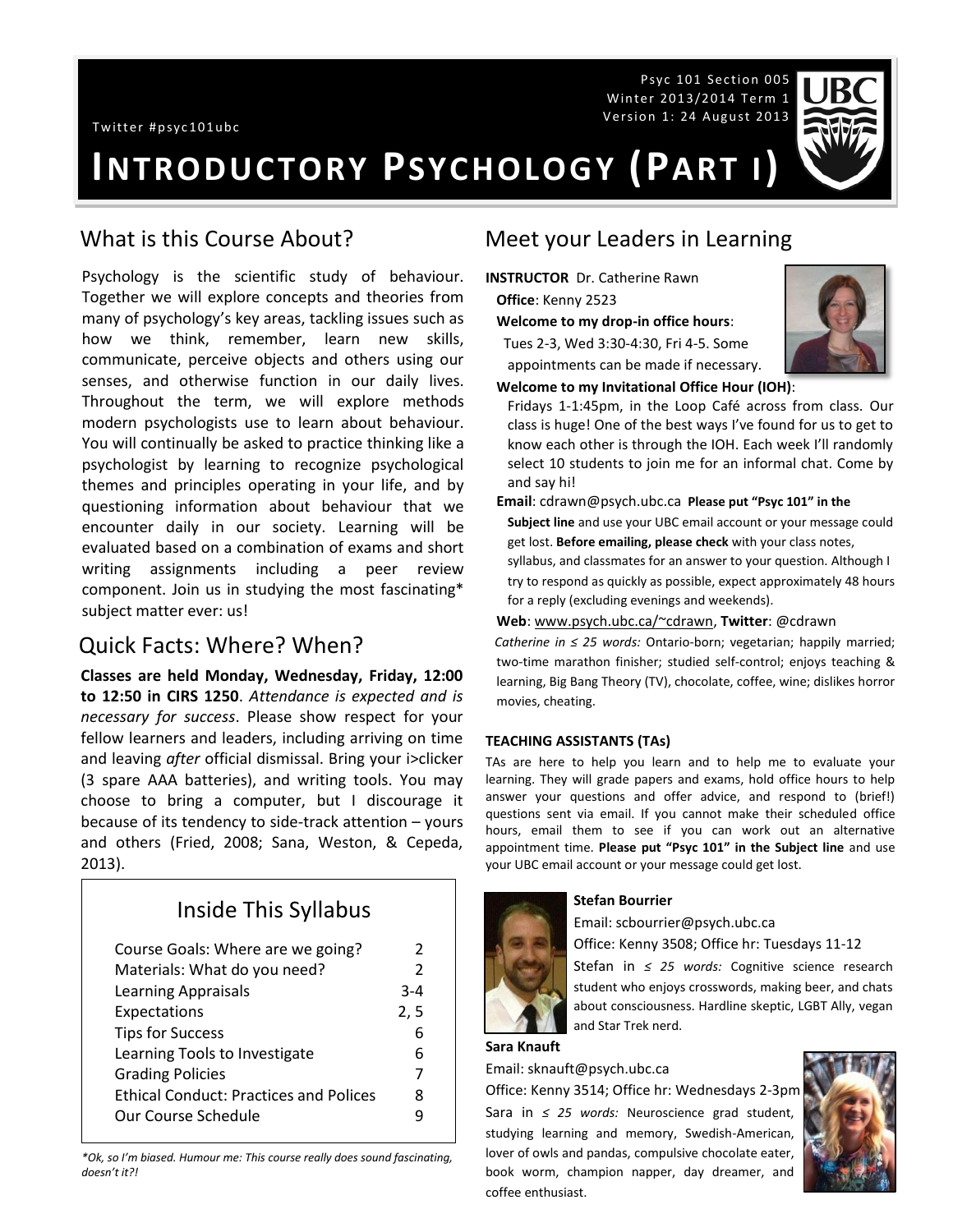# Learning Goals: Where are We Going?



I designed this course with specific goals in mind. By the end of this course, you should be able to...

- 1. define modern psychology and identify the major perspectives within it;
- 2. recognize, recall, connect, and evaluate psychological concepts and theories from specific subfields (e.g., cognitive and biological psychology);
- 3. apply your knowledge of psychological principles and themes to gain insight into yourself, others, and events in your everyday life;
- 4. identify basic methods modern psychologists use to understand behaviour;
- 5. critically evaluate new evidence about behaviour that you encounter in your daily life;
- 6. understand the need for multiple exposures to material in order to develop a solid understanding of it (e.g., participate in class, review notes, read text, writing, selfquizzing).
- 7. communicate your ideas about psychology both verbally and in writing;
- 8. give, receive, and use constructive feedback on written work;
- 9. demonstrate respectful, professional conduct in email, online, and face-to-face communication with your peers, TAs, and Instructor; and
- 10. feel (even a little bit!) excited about learning in general and about psychology in particular.

# Materials: What Do You Need?

**1. REQUIRED TEXTBOOK** Lilienfeld, S. O., Lynn, S. J., Namy, L. L., Woolf, N. J., Cramer, K. M., & Schmaltz, R. (2013). *Psychology:*  **From Inquiry to Understanding, (2<sup>nd</sup> Canadian ed.).** Toronto, ON: Pearson Canada Inc.

PURCHASE OPTIONS: A hard copy of the text is available to buy from the UBC Bookstore (and comes with a \$10 i>clicker rebate coupon, access to MyPsychLab study guide, and the electronic version, & peerScholar access), or from Discount Textbooks. To save cash, you can buy access to the e-text and MyPsychLab (without a hard copy) from www.mypsychlab.com. Using the  $1<sup>st</sup>$  Canadian edition is not recommended because some major changes occurred this edition.

**2. REQUIRED i>clicker** i>clicker questions and polls will be integrated into every class; please bring yours! They can be purchased at the bookstore, used or new. You must REGISTER YOUR i>clicker on our Connect course website in order to receive the points you earn in class.

.



**3. REQUIRED CONNECT COURSE WEBSITE** Our course website is [www.connect.ubc.ca.](http://elearning.ubc.ca/connect/) Log in using your CWL. Register your i>clicker, download PowerPoint slides *after*  each lesson, announcements, discuss course material with your classmates, check your grades, and more! You are responsible for checking this site frequently.

**4. REQUIRED PEERSCHOLAR WEBSITE** We will use this website for assignment submissions, peer feedback, and grading. An access code comes with the textbook bundle from the bookstore. Another option is to buy access directly from [http://www.pearsoned.ca/highered/peerscholar.](http://www.pearsoned.ca/highered/peerscholar)

**5. RECOMMENDED MYPSYCHLAB TEXTBOOK COMPANION WEBSITE** Includes study tools such as an electronic version of the text, practice quizzes, flashcards, chapter reviews, relevant links, videos and more. Your text (electronic or hard copy) comes with an access code you can enter on [www.mypsychlab.com.](http://www.mypsychlab.com/) If you buy a used book and want access, visit their website for purchase options.

**SHORT ON CASH?** If you're choosing between buying food or textbooks and an i>clicker, \*please\* come to me. I have some materials available for loan. Note that you can also borrow a copy of the text from Koerner library. It's on course reserve.

### What We Expect from You

**PARTICIPATION** This course is designed to be experiential, involving demonstrations, pair and small group discussions, large group discussions, class activities and writing, i>clicker questions, and regular feedback. Some class time will be devoted to a traditional lecture format, during which you can actively build your notes for future studying. Success in this class depends upon your active participation.

**ATTENDANCE** Please come to every class prepared to participate in your learning. Bring your i>clicker (and 3 spare AAA batteries), a pen and some paper (in addition to a laptop, if you choose to bring one), and an open mind. *If you miss class* you are responsible for obtaining missed notes and important announcements. You will not be able to regain participation points for missed classes.

**RESPECTFUL & ETHICAL CONDUCT** You are expected to treat all your classmates, the teaching team, and yourself with respect at all times, both in and out of the classroom, face-toface and in writing (e.g., on email). This includes arriving to class on time and minimizing distractions for other students.

You are responsible for your own learning. Cheating of any kind will **not** be tolerated, including dishonest use of the i>clicker, and copying other's work. See the syllabus section on Ethical Conduct for more information.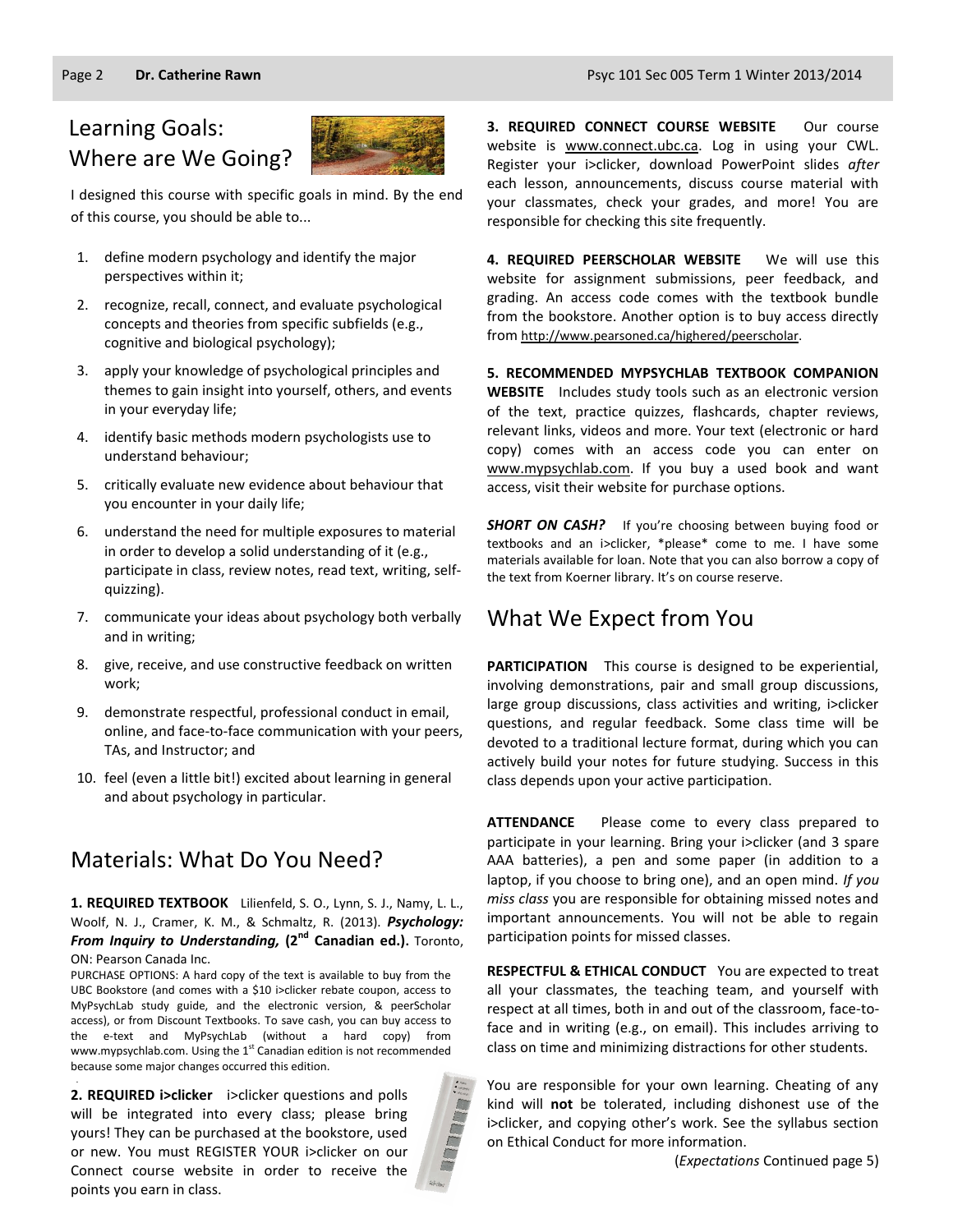

# *How Will We Know If We Have Met Our Goals?* Learning Appraisals: Overview

| <b>Learning Appraisal Activity</b>                                   |         | <b>Dates</b>                                   |
|----------------------------------------------------------------------|---------|------------------------------------------------|
|                                                                      | to Earn |                                                |
| 3 Midterm Tests (worth 15%, 15%, lowest/missing score worth 10%)     | 40%     | September 27, October 21, November 8           |
| Approximately 40 multiple choice & 10 fill-in-the-blanks             |         |                                                |
| Writing to Learn Mini-Papers with Peer Assessment (5 x 2%)           | 10%     | Throughout the term; see Course Schedule for   |
| Suspected pseudoscience in the media (due September 13)<br>$\bullet$ |         | all dates.                                     |
| Four short "write & rate" concept-check assignments<br>٠             |         |                                                |
| <b>Cumulative Final Exam</b>                                         | 45%     | During exam period December 4-18, including    |
| Approximately 100 multiple choice, 20 fill-in-the-blanks, and<br>٠   |         | Saturdays                                      |
| two paragraphs                                                       |         |                                                |
| Engagement in Learning                                               | 5%      | These activities will help you learn about     |
| Class participation (i>clicker): 3%<br>٠                             |         | course concepts and the science of psychology. |
| <i>Required</i> Subject Pool Participation: 2 hours = 2%             |         | Subject Pool participation must be complete by |
|                                                                      |         | Friday November 29.                            |
| <b>Base Points Available for you to Earn</b>                         | 100%    |                                                |
| Bonus Subject Pool Participation (up to 3 more hours = up to 3%)     | 3%      | Complete by Friday November 29                 |

This course is divided into four sets of two chapters. For each pair of chapters, we'll follow the same process, as depicted in the diagram below. This process is designed to help you distribute your readings and studying throughout the term (Wahlheim, Dunlosky, & Jacoby, 2011), using a combination of writing and peer review that have each been shown to help students learn (Dochy, Segers, & Sluijsmans, 1999; Nevid, Pastva, & McClelland, 2012; Siu, 1989). Taken together, this course design incorporates at least four methods that have been empirically demonstrated to promote learning (Dunn, Saville, Baker, & Marek, 2013; Dunlosky, Rawson, Marsh, Nathan, & Willingham, 2013).

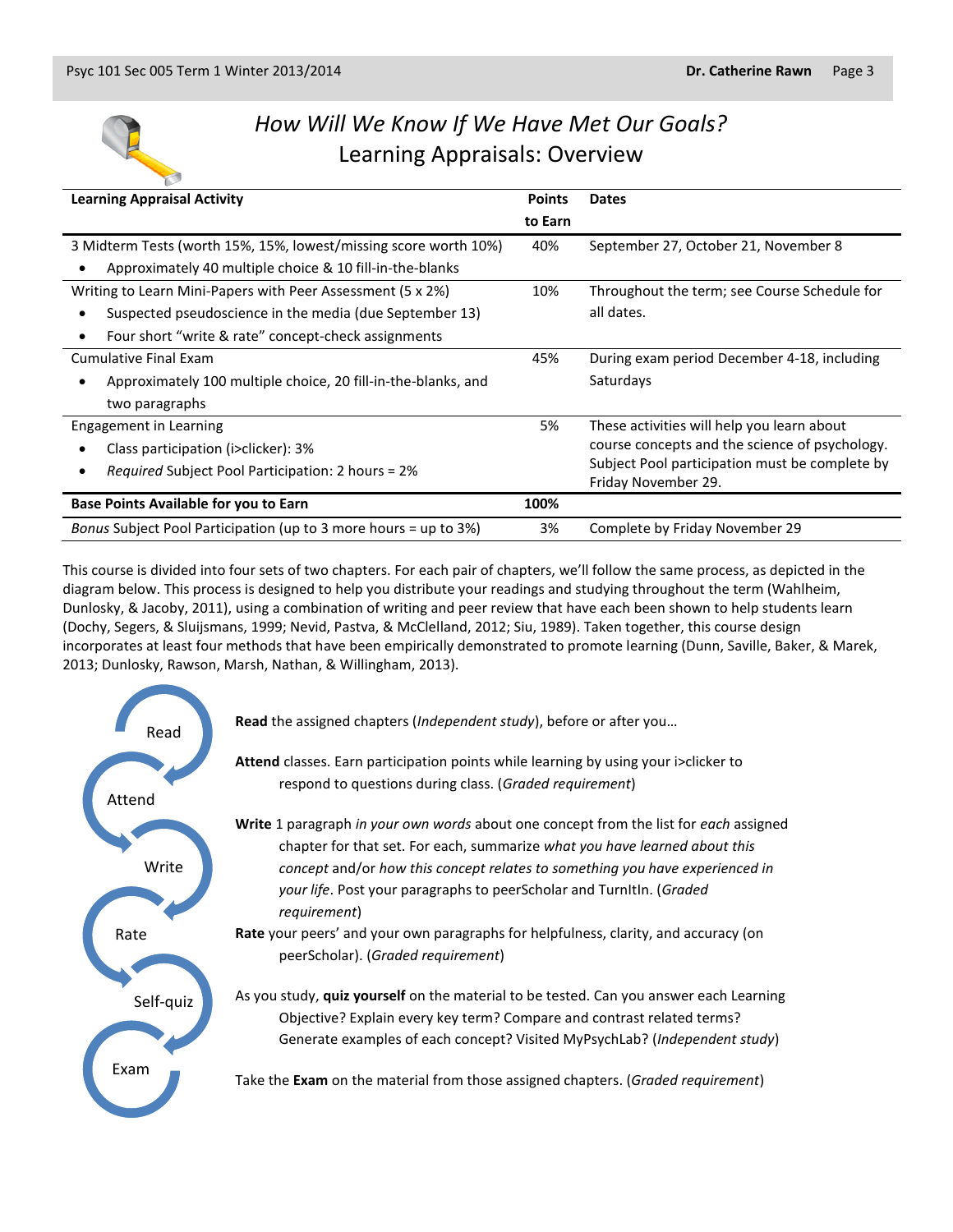# *How Will We Know If We Have Met Our Goals?* Learning Appraisals: Details

**MIDTERM TESTS (3 total, worth 15%, 15%, lowest/missing score worth 10%) AND FINAL EXAM (40%)** All tests and exams will consist of a mix of multiple-choice and fill-in-the-blanks questions. Additionally, the final exam will also include two written paragraphs based on what you write for *Writing to Learn mini-papers* (see below)*.* **You will be challenged to push beyond memorization of facts and to integrate and apply course material.** Research shows greater long term retention when people expect a final test in the future (Szpunar, McDermott, & Roediger, 2007). Therefore, to best prepare you to apply course material in future related courses and to your life in general, **the final exam is cumulative.**

**WRITING TO LEARN MINI-PAPERS (5 x 2%)** These paragraphs will help you to apply course material to understand your everyday life experiences, and will help you practice your written communication skills, including summarizing and connecting concepts, peer feedback (facilitated by peerScholar), and revision. The **first mini-paper** worth 2% requires **investigating pseudoscience in the media** and will be explained class (due September 13).

**Write and Rate Concept Check Mini-Papers** Each subsequent paper worth 2% requires **writing two paragraphs**. On Connect, you will find a list of at least 10 critical concepts per chapter. Choose one concept and **summarize,** *in your own words***, what you have learned about this concept and/or how this concept relates to something you have experienced in your life** (Nevid, et al., 2012). Before each exam, **submit two paragraphs (one per chapter being tested) to peerScholar and to Turnitin (worth 1% for completion)**. By the deadline after the exam, log in to peerScholar and **review five submissions from your peers** for clarity, helpfulness, and accuracy, and receive reviews on your work (**average of five peer reviews is worth 1%**; if you fail to review others' work, you will receive zero for this component). **On the final exam, you will be asked to choose any two concepts from those lists and write a paragraph about them**. To study, you can revisit the paragraphs you wrote, and consider the peer feedback you received on them, to create your best paragraphs. *Note: no notes may be brought to the final exam.* More details will be discussed in class. **See all deadlines for Writing and Rating in Our Course Schedule (page 9).**

**ENGAGEMENT IN LEARNING ABOUT PSYCHOLOGY (5%)** Taking responsibility for your learning involves actively participating

throughout this course. Because of the size of our class, it is challenging to measure individual participation on an ongoing basis. Therefore, your class contribution will be evaluated based on your responses to **i>clicker** questions in class. To earn maximum points, **answer at least 75% of the i>clicker questions during a class period (and any one of those correctly), for at least 75% of the classes** during the whole term.

**Required Human Subject Pool credits (2%, plus up to an additional 3% bonus)** The second way to engage in learning about psychology is to be a participant in ongoing research projects. Earn points toward your course grade by participating in research through the Human Subject Pool (HSP), or complete an alternative assignment. Study sign-ups and details about the alternative assignment are posted on [https://hsp.psych.ubc.ca/.](https://hsp.psych.ubc.ca/) Participating in a 1 hour study (or completing 1 alternative assignment) earns you 1%; 2 are needed to earn the 2% required. An additional 3 are needed to earn 3% bonus. These points will be added to your final course grade, after any scaling that may be applied.

Engaging in these activities (and others, such as online and in class discussion, mypsychlab activities, class activities, comprehension checks, etc.) will help you learn the material and about the discipline – which should help you perform on tests and papers as well.

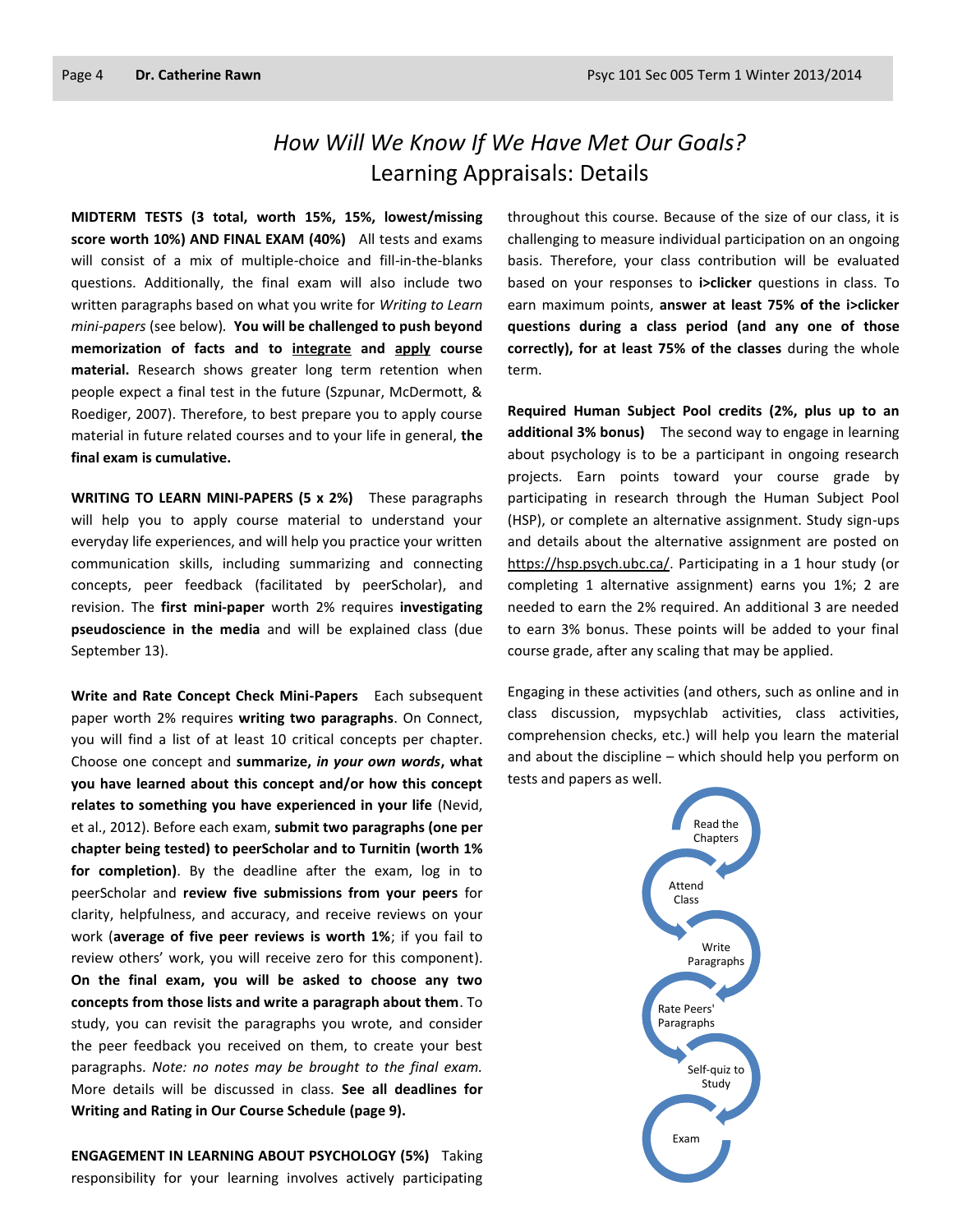#### What We Expect from You (cont'd from p. 2)

**ON TIME MINI-PAPERS** Because of the way the peerScholar system works, you are required to meet each deadline or else you lose the 2%. **No late mini-papers will be accepted. TURNITIN.COM REQUIREMENT:** After you complete your paragraphs on peerScholar, you must turn in the exact same paragraphs to Turnitin.com within one day or lose 1% out of your 2%. Go to [turnitin.com,](http://www.turnitin.com/) create an account, and enter *our course ID (6838041) and password (psychology).* Then upload your paragraphs.

**RE-GRADE POLICY:** If you feel very strongly that a question on any exam or your peer reviews on your mini-paper were graded unfairly, you may submit the appropriate **Re-Grade Request Form** available on Connect. To qualify, you must submit the form to Dr. Rawn within 2 weeks of the date grades were posted on Connect. She will consider your request carefully and will respond via email within one week of receiving it. Regrading may result in an increase or decrease, and that re-grade is final.

**PRESENCE AT MIDTERM TESTS** Presence at tests is expected. If you miss a *midterm test* for any reason, you will receive a zero. Whichever test has the lowest score will be worth only 10% rather than 15%. **THERE WILL BE NO MAKE-UP MIDTERMS**, except in documented cases of varsity athletic commitments (as per UBC policy; complete the **Request For Excused Absence Form** on Connect if you must miss an exam for varsity athletics).

**PRESENCE AT FINAL EXAMS** Presence at the final exam is *mandatory*. If you absolutely must miss the final exam due to an extenuating circumstance like severe illness, you or your caregiver must apply for Academic Concession by contacting your Faculty's Advising Office (e.g., Arts Advising through the Centre for Arts Student Services). If you have 3 or more exams scheduled to start *and finish* within a 24 hour period you may request to write the second exam on a different day. However, you must give the instructor of the second exam one month notice.



*Let's work together to make this course a positive experience for all of us.*

**FEEDBACK** We invite you to share your thoughts and suggestions with us, particularly about things we are able to change, and be open to working together to make this course a positive experience for all of us.

You will be consulted for feedback about your learning experience, what elements of the course are working well for you, and what could be improved. For example, at the end of classes at least once per week, you will have the opportunity to summarize your learning and ask a question about something you're curious or confused about in writing. I will take up some of these Comprehension Checks at the beginning of the next class.

**USE OF ELECTRONICS IN THE CLASSROOM** *To be determined collaboratively on the first day of class.*

#### What You Can Expect from Us

**AVAILABLE** We are here to help you and your classmates in your choice to succeed. Visiting us (Dr. Rawn, our TAs) in person is typically more effective than email for clearing up questions. If our office hours absolutely cannot work for you, respectfully email us a few time and day options to make an appointment. Because of our class size, there may be limits on the number of appointments we can schedule.

**ONLINE SLIDES** PowerPoint slides and handouts will be available *after* class on our Connect site (www.connect.ubc.ca).

**PHOTOGRAPHS** I will make every effort to keep you interested in class by mixing things up and getting you involved in learning activities designed to help you learn. **I will ask you to do only those activities that I believe will help you learn**. To help document active learning, I may take some photographs throughout the term. Please see me within the first two weeks of the course if you have serious concerns about this.

**FEEDBACK** We will endeavour to provide you with feedback on learning appraisals as promptly and as with as much detail as possible, given the size of our class.

**RESPECTFUL & ETHICAL CONDUCT** At all times, we aim to treat each of you with respect, and to make all course decisions with the highest standard of ethics in mind. If you feel you are being treated unfairly or disrespected by us or a classmate, we invite you to talk to us so we can sort out the issue together. To be clear: such a discussion would not impact your grade.

**A NOTE ON WITHDRAWING FROM THIS COURSE**  Sometimes people find that they are unable or unwilling to handle the demands of a course. If you find yourself in this situation, I encourage you to talk to one of your Leaders in Learning (me or a TA) for advice. If you wish to withdraw from this course without any record of the course on your transcript, you must do so before September 17. If you wish to withdraw from this course with only a withdrawal standing of "W" on your transcript, you must do so before October 11. Consult the UBC Academic Calendar for more information:

[http://www.calendar.ubc.ca/vancouver/index.cfm?tree=3,](http://www.calendar.ubc.ca/vancouver/index.cfm?tree=3,45,99,0) [45,99,0](http://www.calendar.ubc.ca/vancouver/index.cfm?tree=3,45,99,0)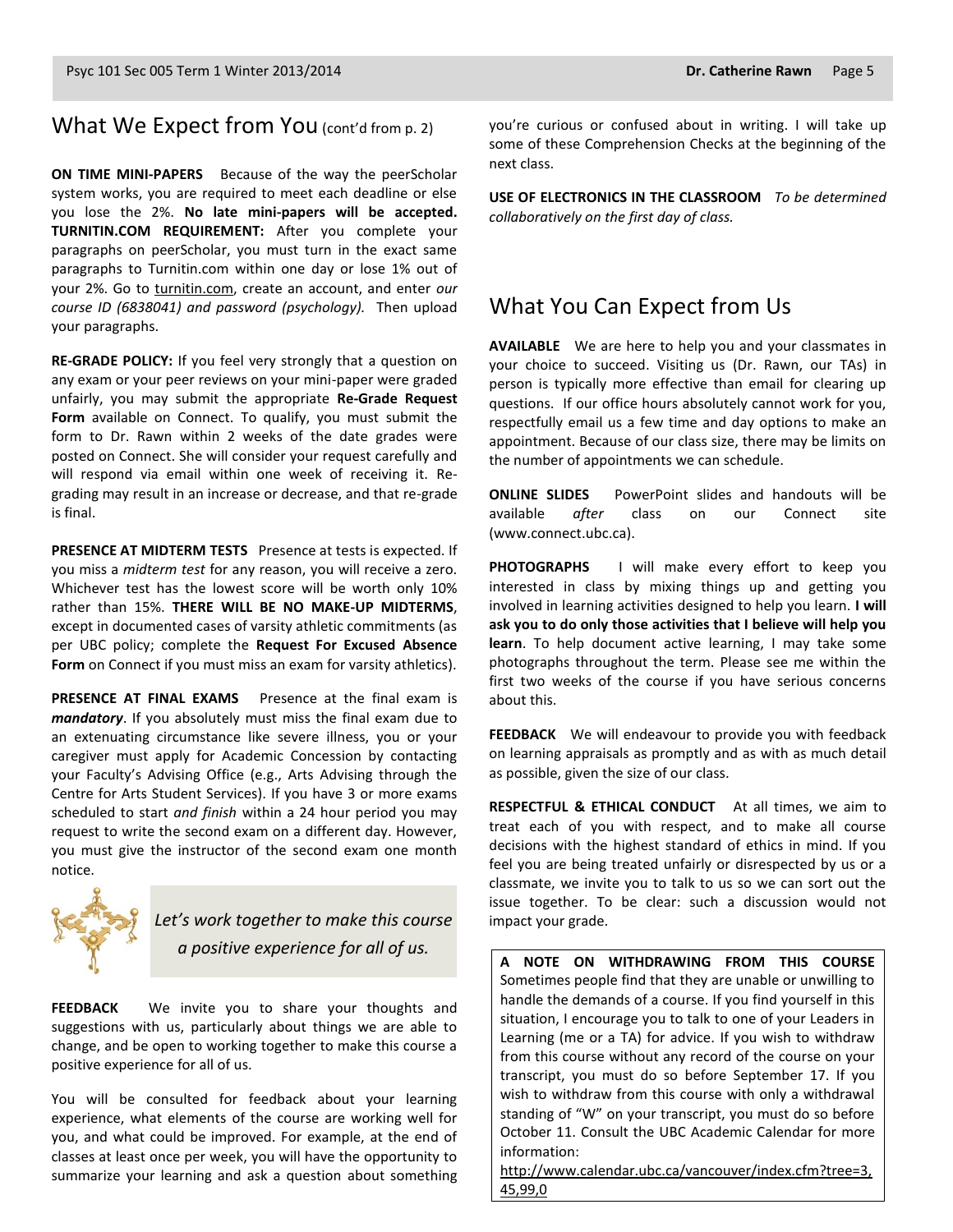# Tips for Success: Making Choices to Learning Tools to Investigate Learn!

I believe you can master this course material at a high level, *if you consistently choose to put in the effort required to do so.* Here's a rough guideline for how much time you should be spending on this (and each of your) courses this year: **2-3 hours out of class for every 1 hour in class.** Note that some people will need more time than this.

#### **WHAT CAN YOU DO** *IN CLASS***?**

- **Take notes** about what's being discussed, using what's on the slides to guide and organize your notes. (Don't just copy down what you see on the slides; you'll get those words later!).
- **Keep focused**. For example, avoid bringing a computer (or sitting behind someone else's) if it will be a distraction for you. Get adequate sleep and nutrition.
- **Actively participate in activities, demonstrations, and discussions; thoughtfully answer i>clicker questions**. The point of all of these is to help you think about the material so you can master it and make it meaningful for your life.
- **Ask questions**. Be brave! If you would like clarification or are interested in how a concept connects or applies in some way… ask it!

#### **WHAT CAN YOU DO DURING THOSE 6-9 HOURS PER WEEK YOU SPEND ON THIS COURSE** *OUTSIDE CLASS?*

- **Add to your class notes.** Fill in any missing gaps before you forget! Integrate your notes with the slides posted online [\(www.connect.ubc.ca\)](http://www.connect.ubc.ca/). *Build your notes so you can use them to study later.*
- **Actively read the text**. For example, take notes using the section headers; convert headers into questions to help you identify the most important points. Take every chance available to test yourself (Bjork & Bjork, 2011). For example, complete "Assess your knowledge," "Apply your thinking," and "Think again" sections; after each chapter, close your book and freely recall everything you can remember, then go back and check what you got and what you missed (Karpicke & Blunt, 2011). *Build your notes so you can use them to study later.*
- **Test yourself using learning objectives from class and the text**. What should you be able to do with the course material? Learning objectives are meant to help you answer this question so you can study more effectively.
- **Explore the MyPsychLab activities** that come with your text**.**
- **Write your** *Writing to Learn Mini-Papers***.** Start early! Seek advice from the Writing Centre, me, our TAs, and your peers.
- **Come to office hours and post questions on Connect.** Get to know your Leaders in Learning, ask questions about course material, and find out more about psychology!



I encourage you to take responsibility for your learning and check out what these resources have to offer.

**COLLEGE SUCCESS STRATEGIES** By S. L. Nist-Olejnik & J. P. Holschuh (2012,  $4^{th}$  edition). This book offers countless tips and strategies. It is primarily geared toward new university students, but there is a ton of useful information in there for upper years as well, from any discipline.

**TIME MANAGEMENT** Tools for managing your courses, [http://www.arc.sbc.edu/timeschedule.html,](http://www.arc.sbc.edu/timeschedule.html) papers, [http://assignmentcalculator.library.ubc.ca,](http://assignmentcalculator.library.ubc.ca/) and mastering many other aspects of academic life <http://learningcommons.ubc.ca/student-toolkits/>

**UBC ACADEMIC REGULATIONS** Information about academic regulations, course withdrawal dates and credits can be found in th[e University Calendar.](http://students.ubc.ca/calendar/academicyear.cfm)

**LEARNING COMMONS** is UBC's online hub for study and research support. This interactive website provides you with a wealth of academic resources, from tutoring and workshops to study groups and online technology tools. It also offers plenty of information on a variety of academic topics, and links to nearly all of the academic resources offered at UBC. Make the Learning Commons your first stop for all things academic! [http://learningcommons.ubc.ca](http://learningcommons.ubc.ca/)

**WRITING SKILLS** The UBC Writing Centre offers tutoring [services,](http://cstudies.ubc.ca/writing/resources.html) including an [Online Writer's Workshop](http://www.writingcentre.ubc.ca/workshop/index.html). Also, Purdue University offers an amazing collection of information about writing at their Online Writing Lab (OWL), available a[t http://owl.english.purdue.edu/owl.](http://owl.english.purdue.edu/owl/)

**PHYSICAL OR LEARNING DISABILITIES** UBC is committed to equal opportunity in education for all students (and so are we!), including those with documented physical disabilities or learning disabilities. If you have a disability that affects your learning in the classroom or your performance on tests or exams, please **contact Access & Diversity** in Brock Hall 1203, 1874 East Mall, Contact: 604.822.5844, [www.students.ubc.ca/access.](http://www.students.ubc.ca/access)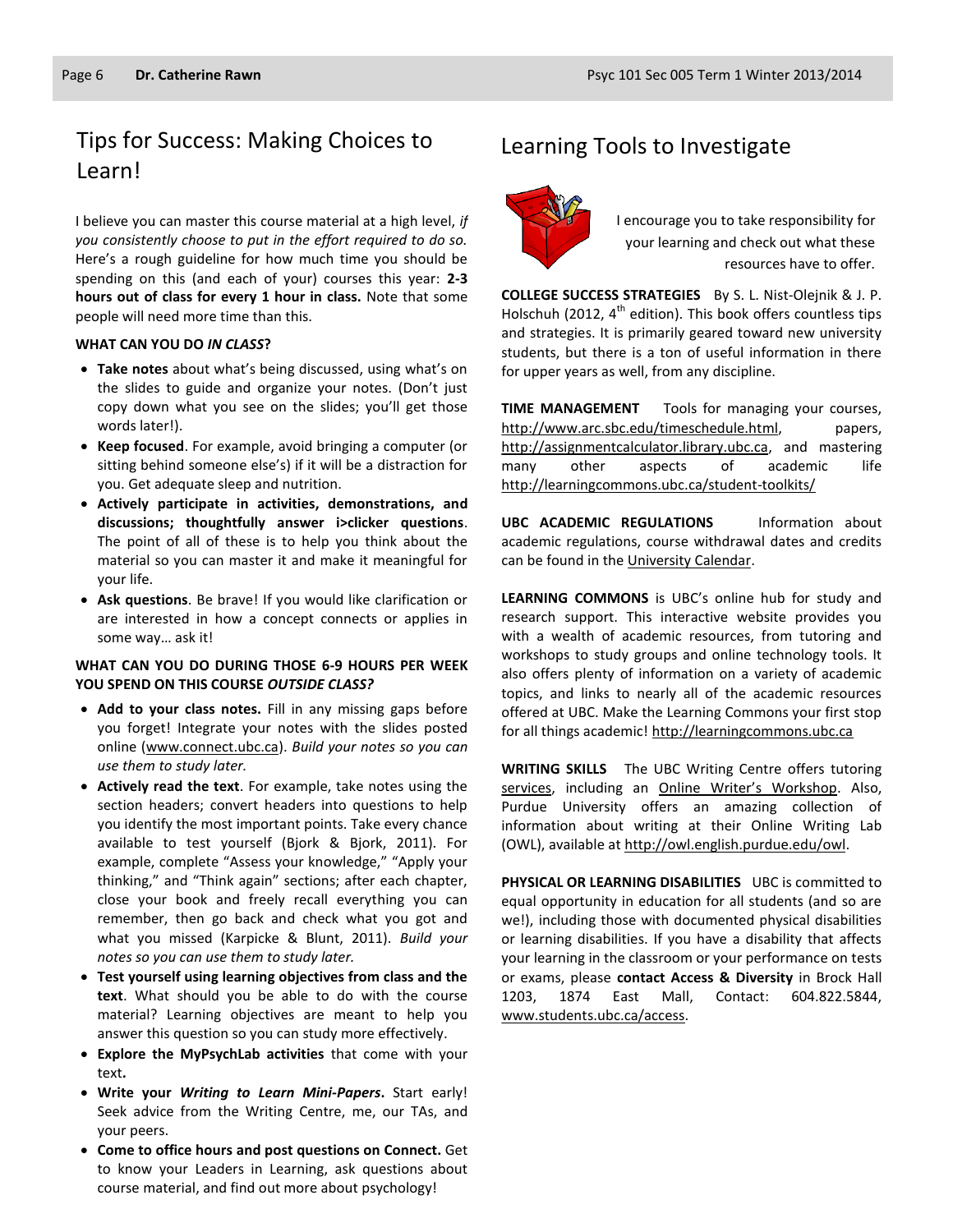# Psychology Department Grading Policies

*To meet department policy, the typical student demonstrating adequate performance on learning appraisals will earn around 63-67% in this course.* 

#### *Read on for details.*

In order to reduce grade inflation and maintain equity across multiple course sections, all psychology courses are required to comply with departmental norms regarding grade distributions. According to departmental norms, the average grade in a 100- and 200-level Psychology courses are 67 for an exceptionally strong class, 65 for an average class, and 63 for a weak class, with a standard deviation of 14. The corresponding figures for 300- and 400-level classes are 70, 68, and 66, with a standard deviation of 13. **Scaling** may be used in order to comply with these norms; grades may be scaled up or down as necessary by the professor or department. Grades are not official until they appear on a student's academic record. You will receive both a percent and a letter grade for this course. At UBC, they convert according to the key below:

| A+   | 90-100% | C+ | 64-67%    |
|------|---------|----|-----------|
| А    | 85-89%  | C. | 60-63%    |
| А-   | 80-84%  | C- | 55-59%    |
| $B+$ | 76-79%  | D  | 50-54%    |
| B    | 72-75%  | F  | $0 - 49%$ |
| B-   | 68-71%  |    |           |



# Faculty of Arts Guidelines for Grading Criteria

You are earning a degree at a highly reputable postsecondary institution. Therefore, criteria for success are high. The Faculty of Arts offers the following guidelines that broadly characterize the kind of work that is generally associated with the main grade ranges. These characteristics help to put the Psychology Department Grading Policies into context. Note that adequate performance is in the C range, which is the typical class average.

**A RANGE:** *Exceptional Performance.* Strong evidence of original thinking; good organization in written work; capacity to analyze (i.e., break ideas down) and to synthesize (i.e., bring different ideas together in a coherent way); superior grasp of subject matter with sound critical evaluations; evidence of extensive knowledge base.

**B RANGE:** *Competent Performance.* Evidence of grasp of subject matter; some evidence of critical capacity and analytic ability; reasonable understanding of relevant issues; evidence of familiarity with the literature.

**D-C RANGE:** *Adequate Performance*. Understanding of the subject matter; ability to develop solutions to simple problems in the material; acceptable but uninspired work; not seriously faulty but lacking style and vigour.

**F RANGE:** *Inadequate Performance.* Little or no evidence of understanding of the subject matter; weakness in critical and analytical skills; limited or irrelevant use of the literature.

Consider these characteristics when making choices about the quality of work you submit in all learning appraisals, in this and any other course.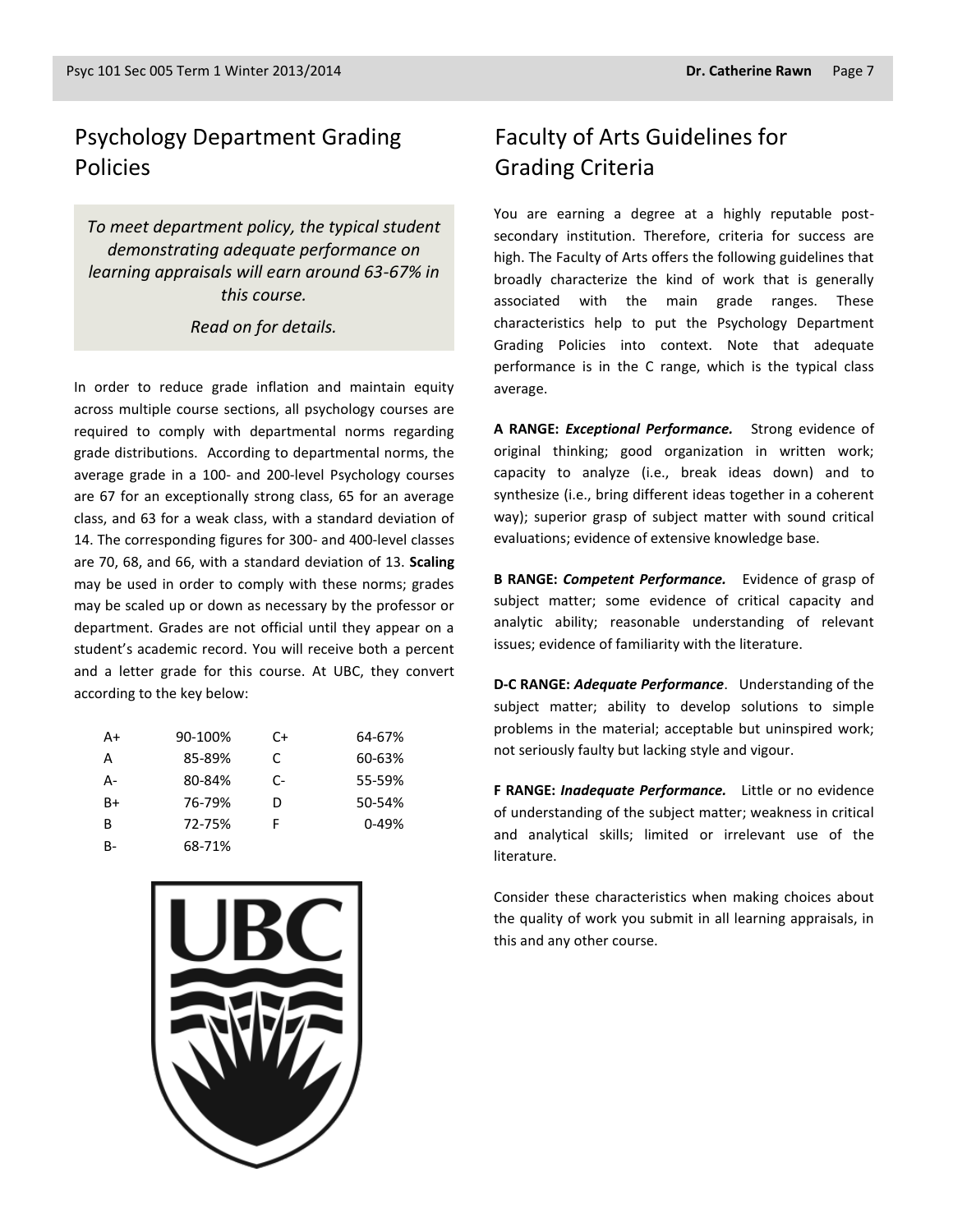#### Ethical Conduct: Practices and Policies

Don't Cheat. Don't Plagiarize. It's Not Worth It. Read on For Key Definitions, Consequences, and Ways to Act Ethically

The consequences for unethical conduct are more severe than you may think: you may fail the assignment or test, you may fail the course, you may be expelled from University, and unable to attend any other postsecondary institution in the future. Think about the long-term implications of that outcome in your life.

#### **Psychology Department's Position on Academic Misconduct**

Cheating, plagiarism, and other forms of academic misconduct are very serious concerns of the University, and the Department of Psychology has taken steps to alleviate them. In the first place, the Department has implemented software that can reliably detect cheating on multiple-choice exams by analyzing the patterns of students' responses. In addition, the Department subscribes to *TurnItIn* — a service designed to detect and deter plagiarism. All materials (term papers, lab reports, etc.) that students submit for grading will be compared to over 5 billion pages of content located on the Internet or in TurnItIn's own proprietary databases. The results of these comparisons are compiled into customized "Originality Reports" containing several, sensitive measures of originality that flag instances of matching text suggesting possible plagiarism; instructors receive copies of these reports for every student in their classes.

During exams, the instructor and invigilators reserve the right to move students in their seating arrangement with no explanation provided.

In all cases of suspected academic misconduct, the parties involved will be pursued to the fullest extent dictated by the guidelines of the University. Strong evidence of cheating or plagiarism may result in a zero credit for the work in question. According to the University Act (section 61), the President of UBC has the right to impose harsher penalties including (but not limited to) a failing grade for the course, suspension from the University, cancellation of scholarships, or a notation added to a student's transcript. For details on pertinent University policies and procedures, please see Chapter 5 in the UBC Calendar [\(http://students.ubc.ca/calendar\)](http://students.ubc.ca/calendar).

#### **Why is Academic Misconduct Treated So Harshly?**

Some people don't feel like cheating on a test or taking a sentence or two from someone else's paper without citing it is a big deal. Here's a bit of insight into why we care so much.

In the academic community—a community of which you are now a part—**we deal in ideas**. That's our currency, our way of advancing knowledge. By representing others' ideas in an honest way, we are (1) respecting the rules of this academic community, and (2) showcasing how our own novel ideas are distinct from but relate to their ideas. APA style gives us a formal way to indicate where our ideas end and where others' begin. **Welcome to the academic community. You are expected to act honestly and ethically, just like the rest of us.**

#### **Participating in the Academic Community Ethically**

What can you do to ensure you are acting ethically? First, recognize that all graded work in this course, unless otherwise specified, is to be **original work done independently by each individual.**

**Visit the Learning Commons' guide to academic integrity**  UBC offers an online guide to preventing unintentional plagiarism and organizing your writing. Visit [http://learningcommons.ubc.ca/resource-guides/avoiding](http://learningcommons.ubc.ca/resource-guides/avoiding-plagiarism/)[plagiarism/](http://learningcommons.ubc.ca/resource-guides/avoiding-plagiarism/)

**Use the Library's resources**, including any of the indexes and databases listed under Indexes and Databases, Subject Resources, OneSearch or Metasearch on the Library's website at [http://www.library.ubc.ca.](http://www.library.ubc.ca/) (Not sure which index to use? Click HELP on the library homepage at www.library.ubc.ca or try Subject Resources.) When instructed to do so, you may use sources such as Google/Yahoo/MSN Search/etc. to find articles for assignments in this course, particularly Google Scholar.

**Be careful and critical of what you read and choose to cite.** Reference all material using APA style; if you cannot find a proper reference, question whether that source is appropriate to use. **Do not** copy and paste text from other sources, even in a draft, as you might unintentionally misrepresent those words as your own in a later draft (which would still qualify as plagiarism).

*If you have any questions about what sources to use or how to cite them without plagiarizing, please see your Instructor or TA before handing in your assignment.*